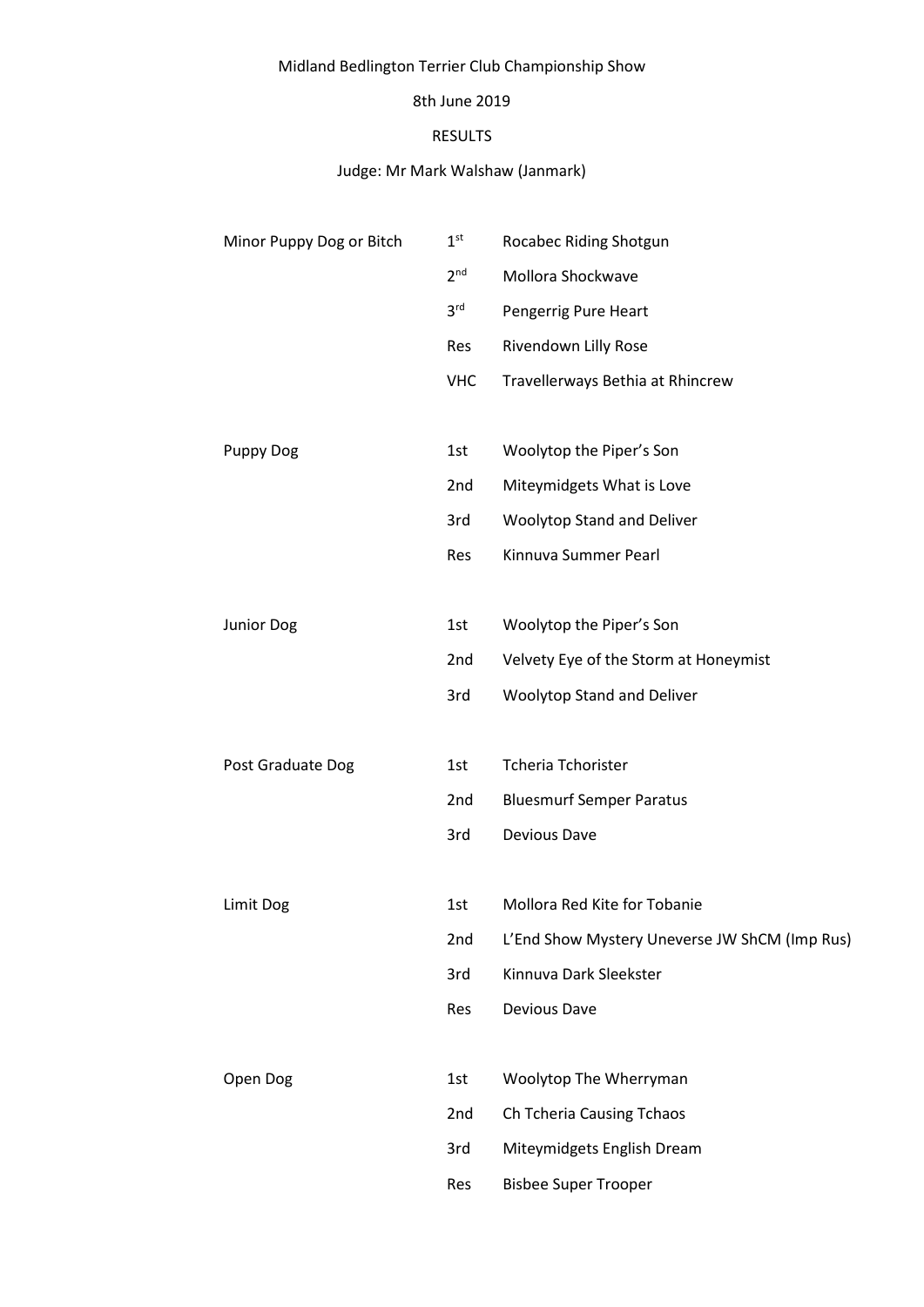Champion Dog 1st Ch Honeymist Blue Bols

2nd Ch Tunman Ta Dah

3rd Ch Woolytop The One And Only JW ShCM

# Dog CC

Woolytop The Wherryman

#### Reserve Dog CC

### Ch Honeymist Blue Bols

#### Best Puppy Dog

## Rocabec Riding Shotgun

| Veteran Dog or Bitch           | 1st             | <b>Tobanie Earth Song</b>            |
|--------------------------------|-----------------|--------------------------------------|
|                                | 2 <sub>nd</sub> | Vakurblue Bacon Buttie               |
|                                | 3rd             | Miteymidgets Endless Love            |
|                                |                 |                                      |
| Special Beginners Dog or Bitch | 1st             | <b>Tobanie Earth Song</b>            |
|                                | 2nd             | Miteymidgets What is Love            |
|                                | 3rd             | Grace Iz Moskovskoy Bemty            |
|                                | <b>Res</b>      | <b>Devious Dave</b>                  |
|                                | <b>VHC</b>      | Travellerways Bethia at Rhincrew     |
|                                |                 |                                      |
| Puppy Bitch                    | 1st             | <b>Trurich Summer Dream</b>          |
|                                | 2 <sub>nd</sub> | Kinnuva Hawaiian Velvet              |
|                                | 3rd             | Travellerways Brianna                |
|                                |                 |                                      |
| <b>Junior Bitch</b>            | 1st             | <b>Bisbee Razzle Dazzle</b>          |
|                                | 2nd             | <b>Bisbee Blue Brocade of Tunman</b> |
|                                | 3rd             | Grace Iz Moskovskoy Bemty            |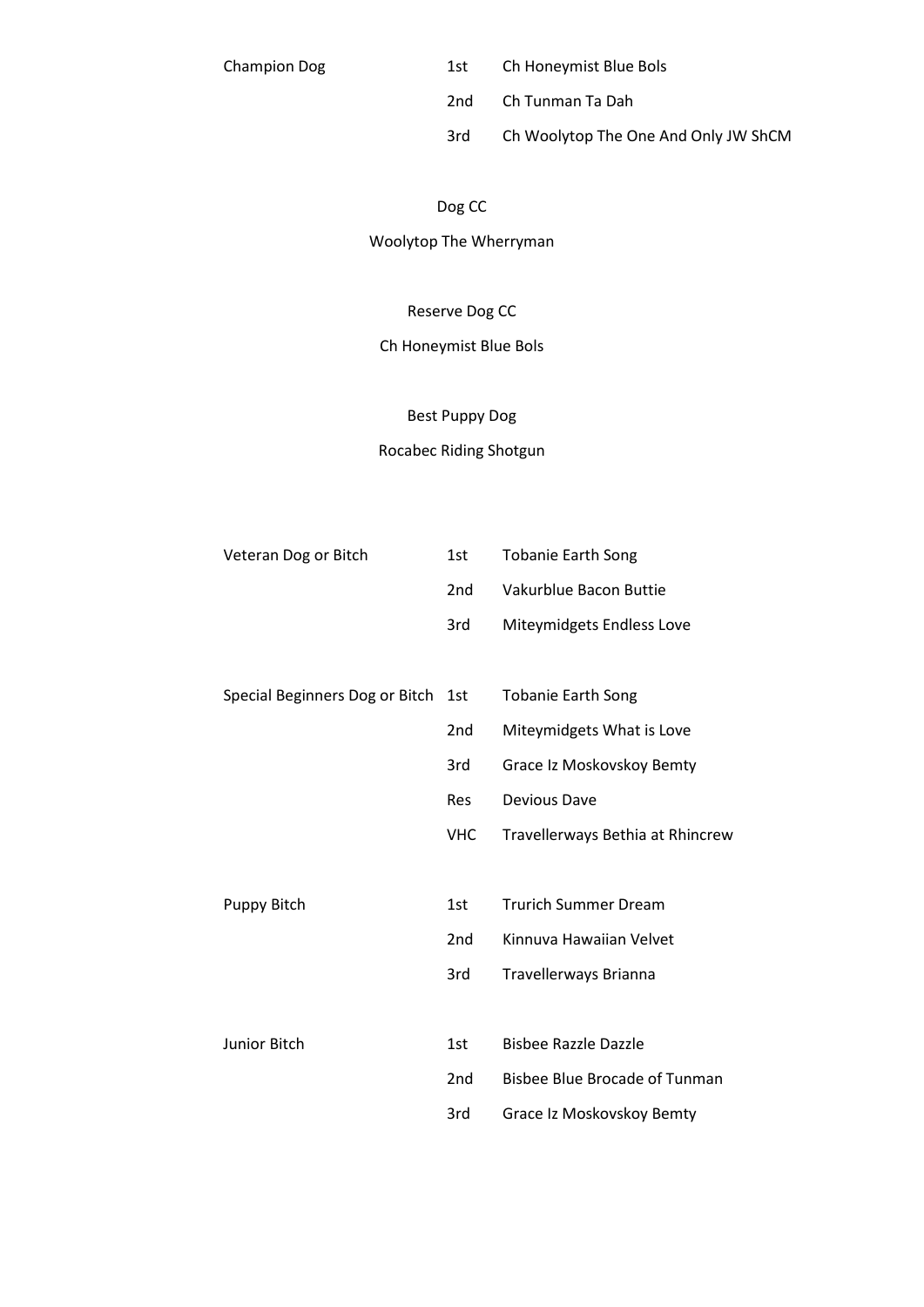| Post Graduate Bitch | 1st             | Vakurblue Shi of the Fens            |
|---------------------|-----------------|--------------------------------------|
|                     | 2 <sub>nd</sub> | Rathsrigg Willow                     |
|                     | 3rd             | Bowlingbrook Makingwhoopi            |
|                     | Res             | Hopefell Lady Vera                   |
|                     |                 |                                      |
| Limit Bitch         | 1st             | Miteymidgets Say Mama                |
|                     | 2nd             | Vakurblue Magdelene                  |
|                     | 3rd             | Woolytop Bluebell Girl at Beckstone  |
|                     |                 |                                      |
| Open Bitch          | 1st             | Ch Rocabec Gossip Girl               |
|                     | 2nd             | Fralex Culibre Bolyn                 |
|                     | 3rd             | Aireview Limelight of Tunman         |
|                     | Res             | <b>Bisbee A Touch Of Class</b>       |
|                     | <b>VHC</b>      | Miteymidgets Love in Bloom JW        |
|                     |                 |                                      |
| Champion Bitch      | 1st             | Ch Honeymist Posh Dreamz             |
|                     | 2nd             | Ch Miteymidgets Going Global JW ShCM |

Bitch CC Ch Rocabec Gossip Girl

Reserve Bitch CC

Bisbee Razzle Dazzle

Best Puppy Bitch

Trurich Summer Dream

BEST IN SHOW

Ch Rocabec Gossip Girl

RESERVE BEST IN SHOW

Bisbee Razzle Dazzle